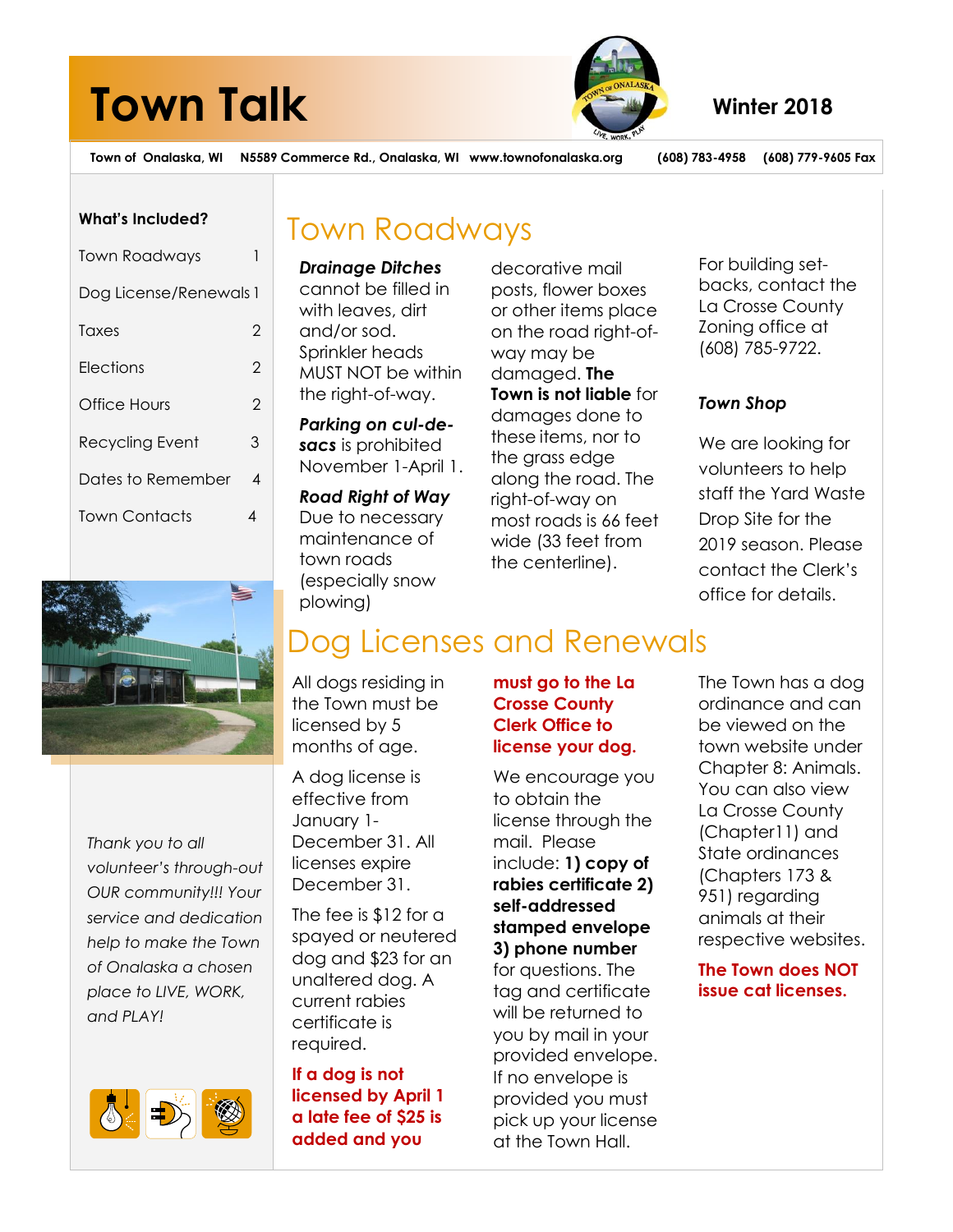#### **2 TOWN OF ONALASKA TOWN TALK**

### 2018 Tax Bills

Make checks payable to **Town of Onalaska**. **Cash payments WILL NOT**

### be accepted.

Separate checks are needed for property tax, dog license and personal property tax if applicable.

With any payment, please attach one copy of your bill and keep one for your records.

IMPORTANT: When mailing your payment, the postmark acts as the payment date. Tax payments are also accepted at:

**Park Bank Holmen** 1200 Main St. M-F 9 a.m. - 5 p.m. Sat. 9 a.m. – noon.

**Town Hall Treasurer** N5589 Commerce Rd  $M$ -Th 8 a.m.  $-$  4 p.m. Fri. 8 a.m. -11 a.m.

#### **Real estate tax payment options**

If you are paying in two installments you must send your July (second) payment to: La Crosse County Treasurer, 212 6<sup>th</sup> St. N. La Crosse, WI 54601.

The Town CANNOT accept tax payments after January 31, 2019.

#### **Refunds**

No refunds will be issued the day of payment and no refunds are given under the amount of \$10. All refunds are subject to a \$10 processing fee.

#### **Personal property**

Tax bills must be paid in full by January 31, 2019.



#### *Office Hours*

\*Monday 8 a.m. – 5 p.m.

\*Tuesday 8 a.m. – 5 p.m.

\*Wednesday 8 a.m. – 5 p.m.

\*Thursday 8 a.m. – 5 p.m.

Friday 8 a.m. – NOON

\*Closed for lunch from 12 p.m.-1:00 p.m.

\*Treasurer returns to part time after tax season .

#### **Closed**

Monday, December 24, 2018

Tuesday, December 25, 2018

Monday, December 31, 2018

Tuesday, January 1, 2018

### 2019 Elections

#### **Dates:**

**February 19** Spring Primary

**April 2** Spring Election

**Registration**, or to **Request** an **Absentee Ballot** visit the website:

**[www.myvote.wi.gov](http://www.myvote.wi.gov/)**

**Remember:** If your address or name has changed since you last voted, you must re-register to vote.

**Polling location** Town Hall, N5589

Commerce Rd.

**Hours** 7 a.m. to 8 p.m.

**Town Official Races** The following positions/candidates are up for election on April 2nd: 2019: Chairperson Rolly Bogert, Supervisor I

Jerry Monti, and Supervisor II Stan Hauser. The first day to circulate nomination papers is Dec. 1, 2018.

**Candidacy** declarations, nomination papers and campaign registration must be filed no later than 5 p.m. on January 2, 2019 in the Town Clerk's office. If you have questions of please call the Clerk's office at (608) 783-4958 ext. 201.

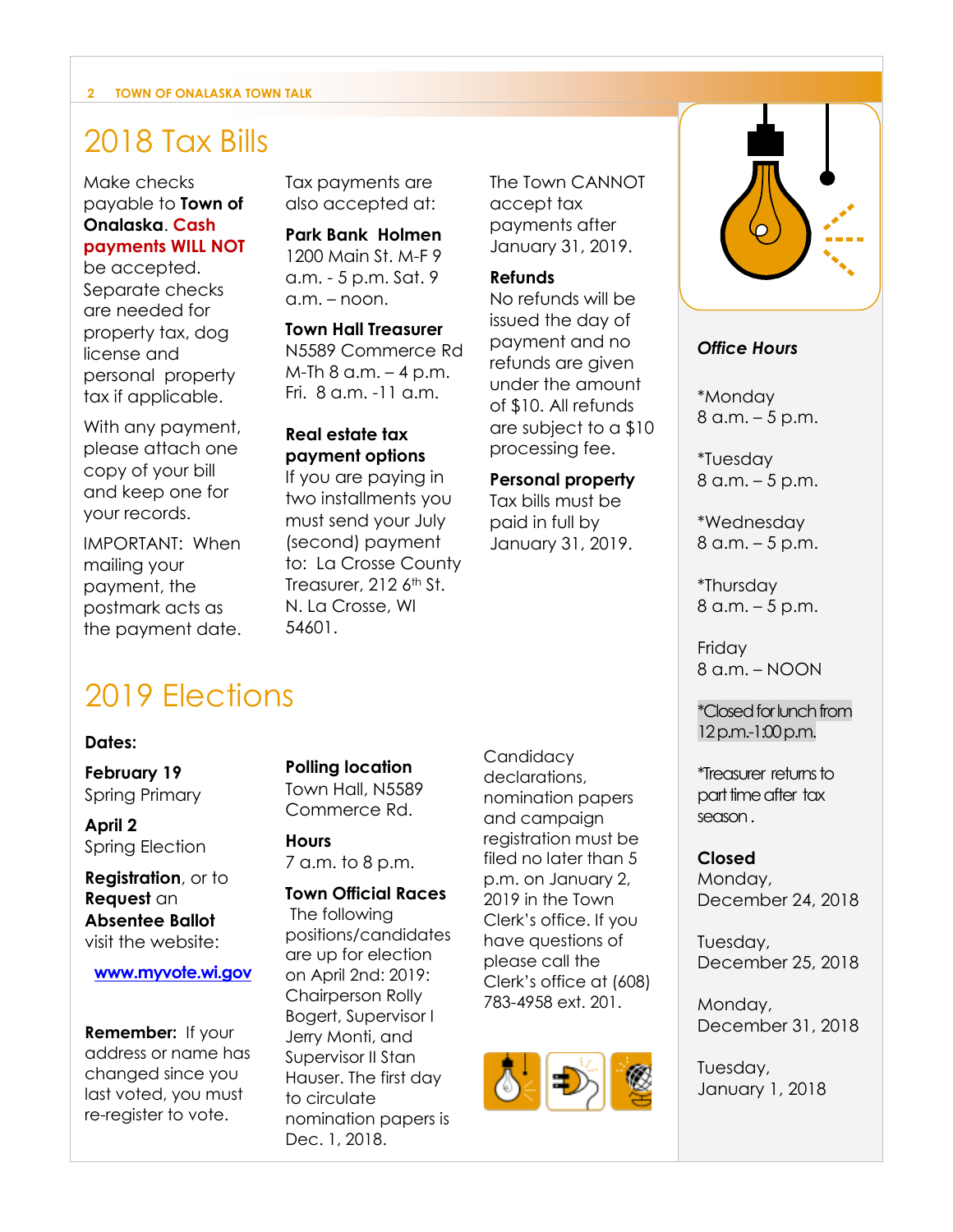#### *When: MAY 4, 2019 8:00-11:30 AM*

*Why: Residents have asked "What do I do with Electronic and E-Waste". The board heard you. The Town is sponsoring this event with Dynamic Lifecycle Innovation in effort to give residents a convenient and eco-friendly method of disposal of waste products that can be otherwise challenging and costly to dispose of. Dynamic is not a drop off and does not accept from the general public but has invited Town of Onalaska residents to visit their Brice Prairie facility May 4, 2019 from 8:00 to 11:30 AM and to bring for disposal the electronics listed below.* 

#### *Who: Town of Onalaska Residents ONLY (No business or contractor use.)*

*Where: Dynamic Lifecycle Innovations new facility at N5550 Dynamic Way just off County ZN on Brice Prairie.* 

*How It Works: Access to the property from Dynamic Way using the parking lot entrance closest to the office (south-west end of building). Watch for signs. Residency will be verified by a lot attendant to gain access to the property. Please have your photo ID ready. Upon residency verification you will be directed where to proceed to drop off your items and make payment in the form of cash or check.*

*What can I bring and at what cost? The Town has made extensive effort to keep this resident only event as cost friendly as possible however, it is necessary to charge for certain items. Cost per item is as follows:*

| <b>Cell phone and tablets:</b>                 | Free                      |  |
|------------------------------------------------|---------------------------|--|
| <b>TV or Computer Monitor</b>                  | <b>S10</b>                |  |
| Computer, Laptop                               | Free                      |  |
| Misc. Computer component: (keyboards etc.)     | $\boldsymbol{\mathsf{S}}$ |  |
| Air Conditioner (Portable or Window unit)      | <b>S10</b>                |  |
| <b>Refrigerator or Freezer:</b>                | <b>S10</b>                |  |
| <b>Microwave</b>                               | <b>S10</b>                |  |
| Small Kitchen appliance i.e. toast, mixer etc: | \$3                       |  |

*What if I have questions and need more information before the event? Questions prior to the event are to be directed to the Town of Onalaska, Town Hall at 608-783-4958. Dynamic is not available to field resident questions in regards to this event.*

*Please be mindful and respectful of the individuals working this event. We are guests of Dynamic Lifecycle Innovations. It is a privilege to have been invited to use their facility in effort make this event convenient and cost friendly for OUR community.*